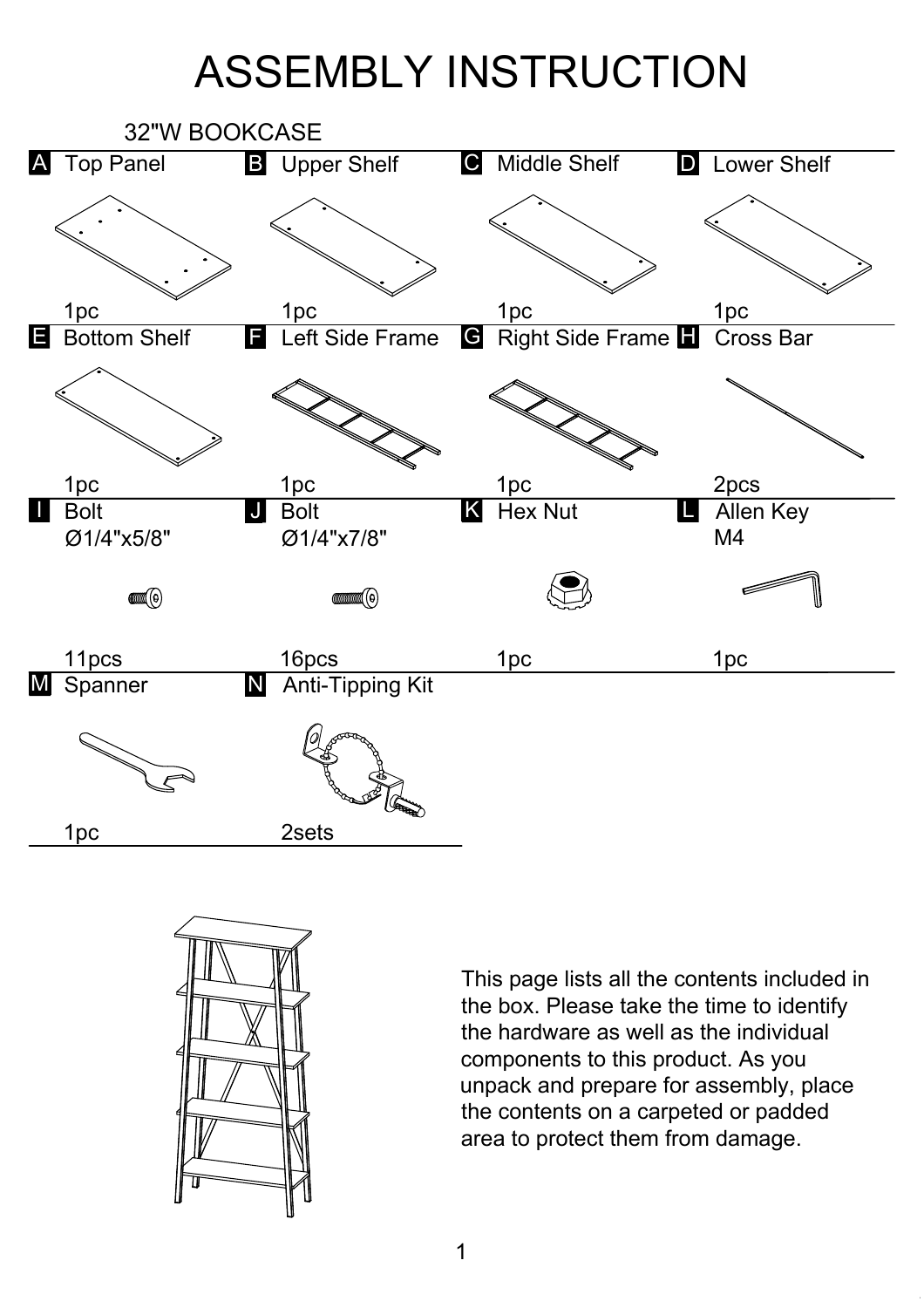1 Attach Upper Shelf (B), Middle Shelf (C), Lower Shelf (D) and Bottom Shelf (E) to Left Side Frame (F) & Right Side Frame (G) using Bolt (J) by Allen Key (L) as below shown.



2 Attach Top Panel (A) to Left Side Frame (F) & Right Side Frame (G) using Bolt (I) by Allen Key (L) as below shown.

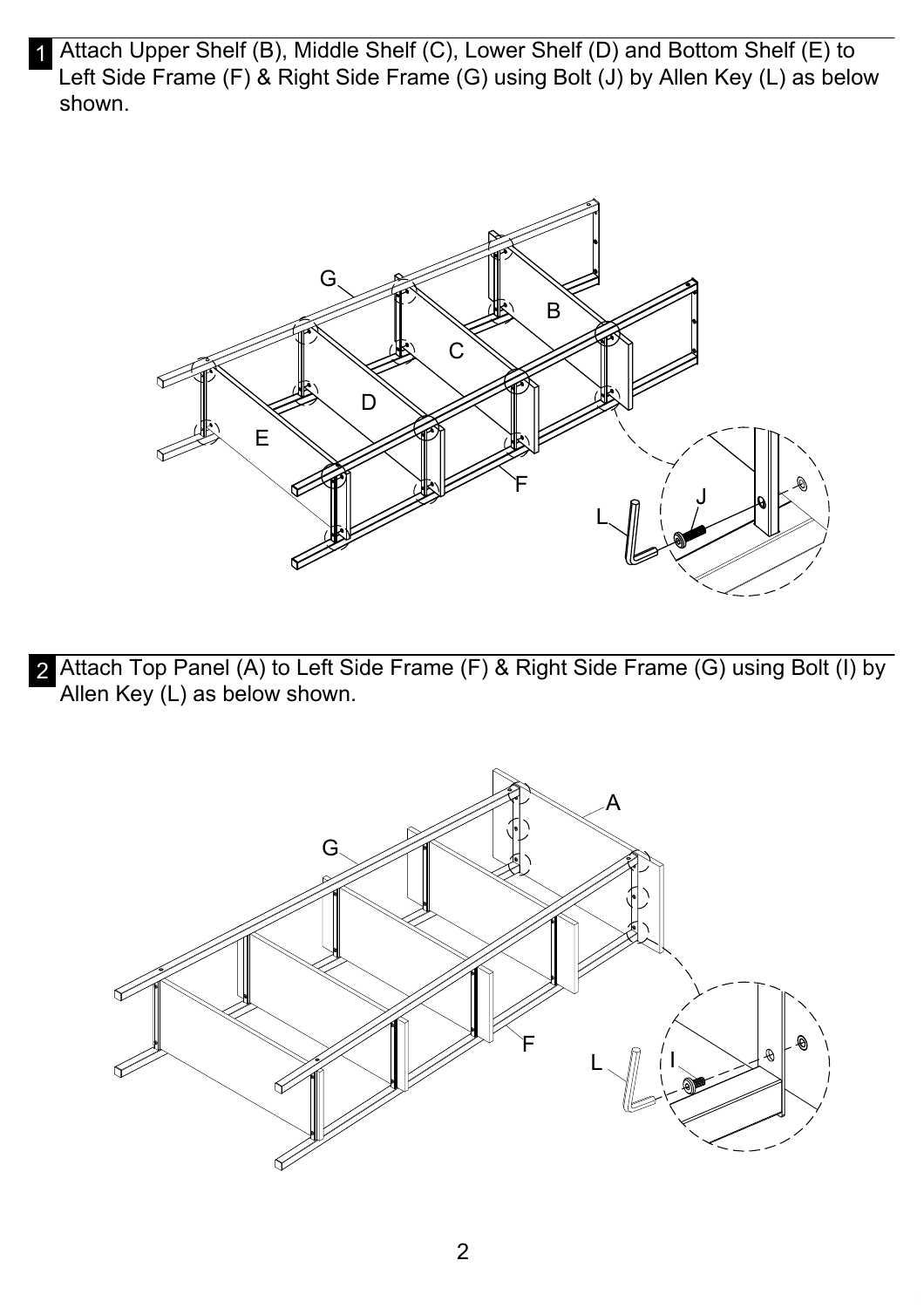3 Secure both Cross Bar (H) together using Bolt (I) and Hex Nut (K) as shown. While holding Hex Nut (K) with Spanner (M), tighten Bolt (I) by Allen Key (L) as below shown.



4 Attach Cross Bar (H) to the back of Left Side Frame (F) & Right Side Frame (G), using Bolt (I) by Allen Key (L) to lock the bottom holes of Cross Bar (H) first only as below shown.